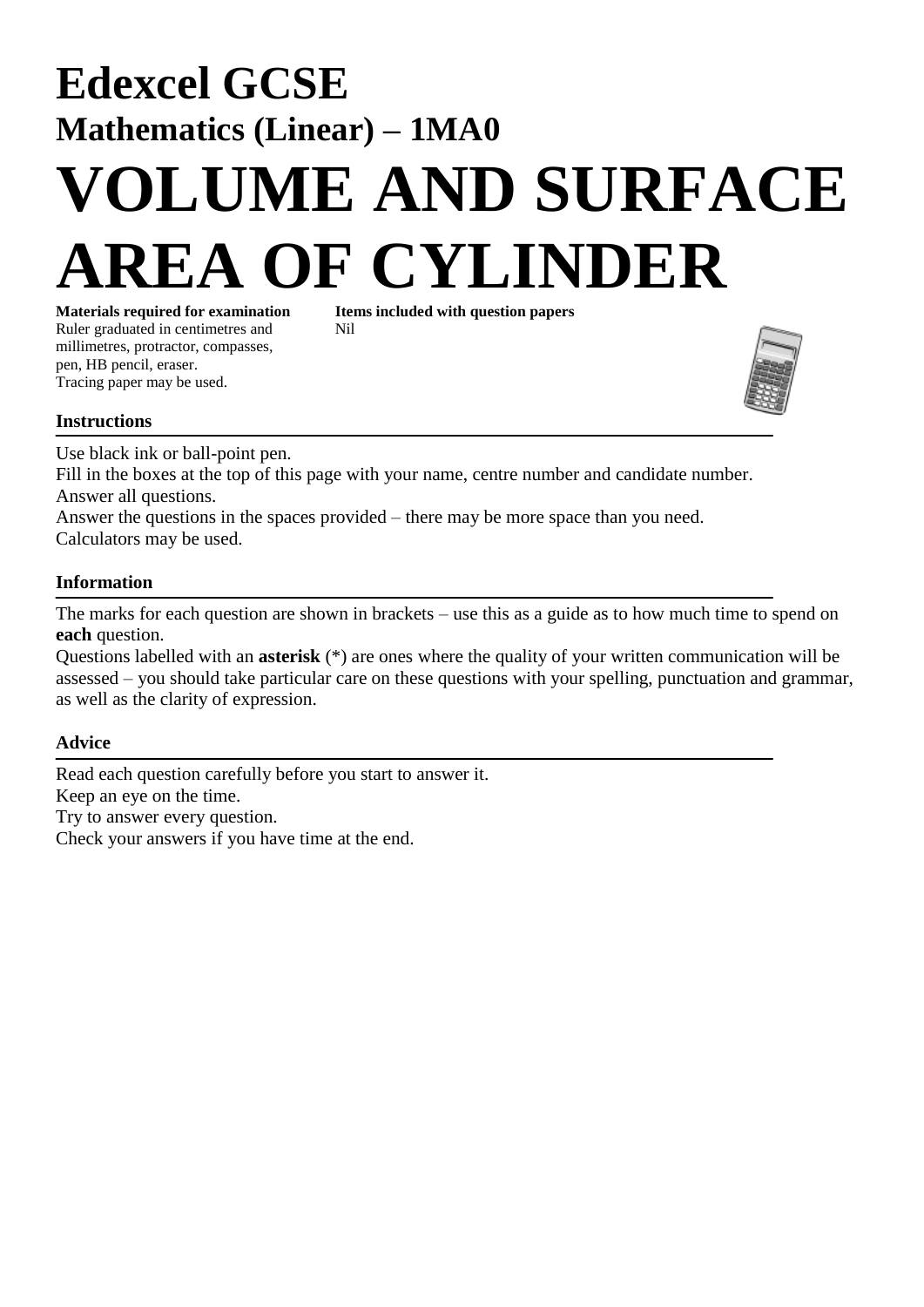

Diagram **NOT** accurately drawn

A cylinder has a height of 24 cm and a radius of 4 cm. Work out the volume of the cylinder. Give your answer correct to 3 significant figures.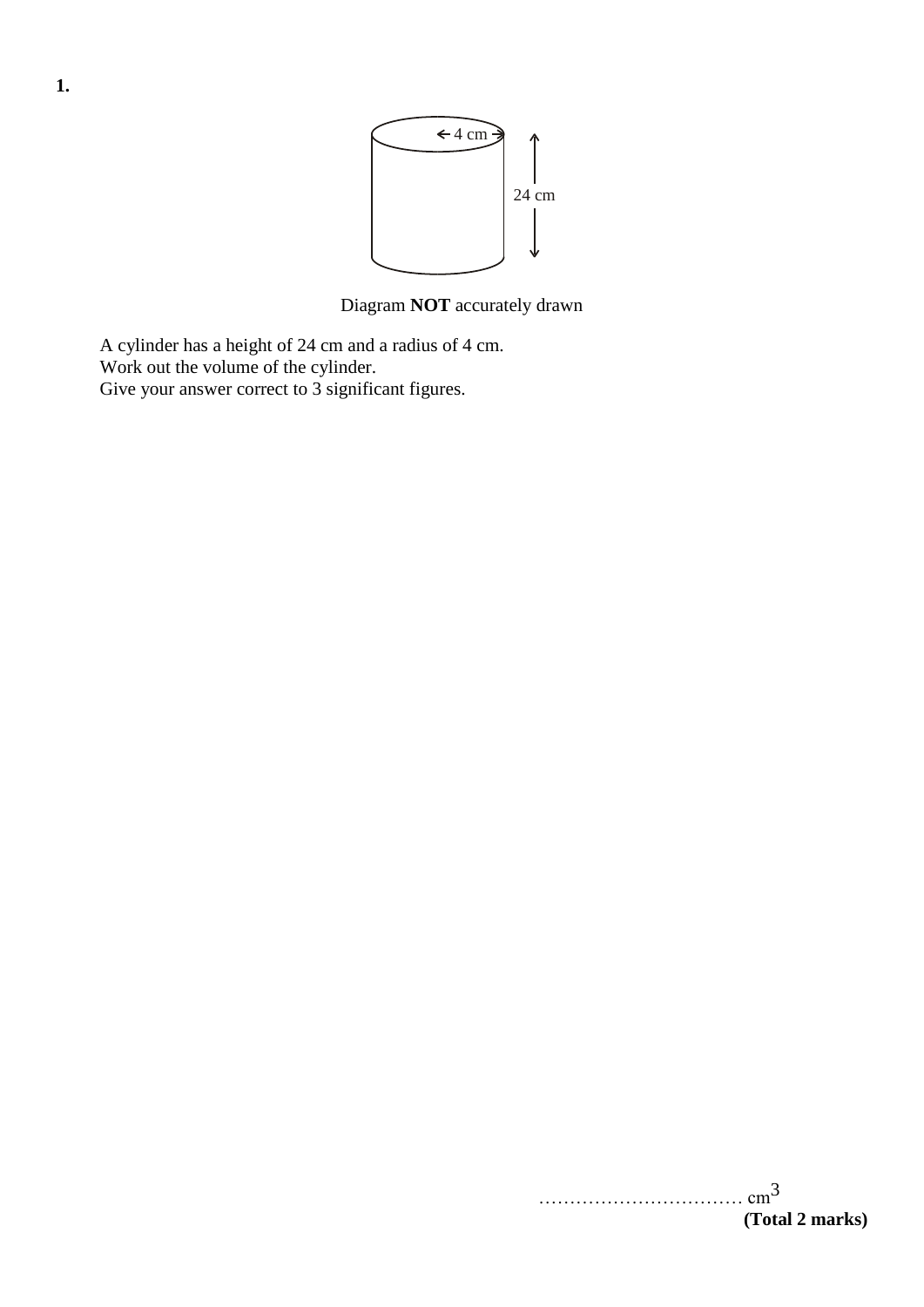**2.** A can of drink is in the shape of a cylinder. The can has a radius of 4 cm and a height of 15 cm.



Calculate the volume of the cylinder. Give your answer correct to 3 significant figures.

> ……………………………… **(Total 3 marks)**

**3.**



A solid cylinder has a radius of 6 cm and a height of 20 cm.

Calculate the volume of the cylinder.

Give your answer correct to 3 significant figures.

...................................... cm3 **(Total 2 marks)**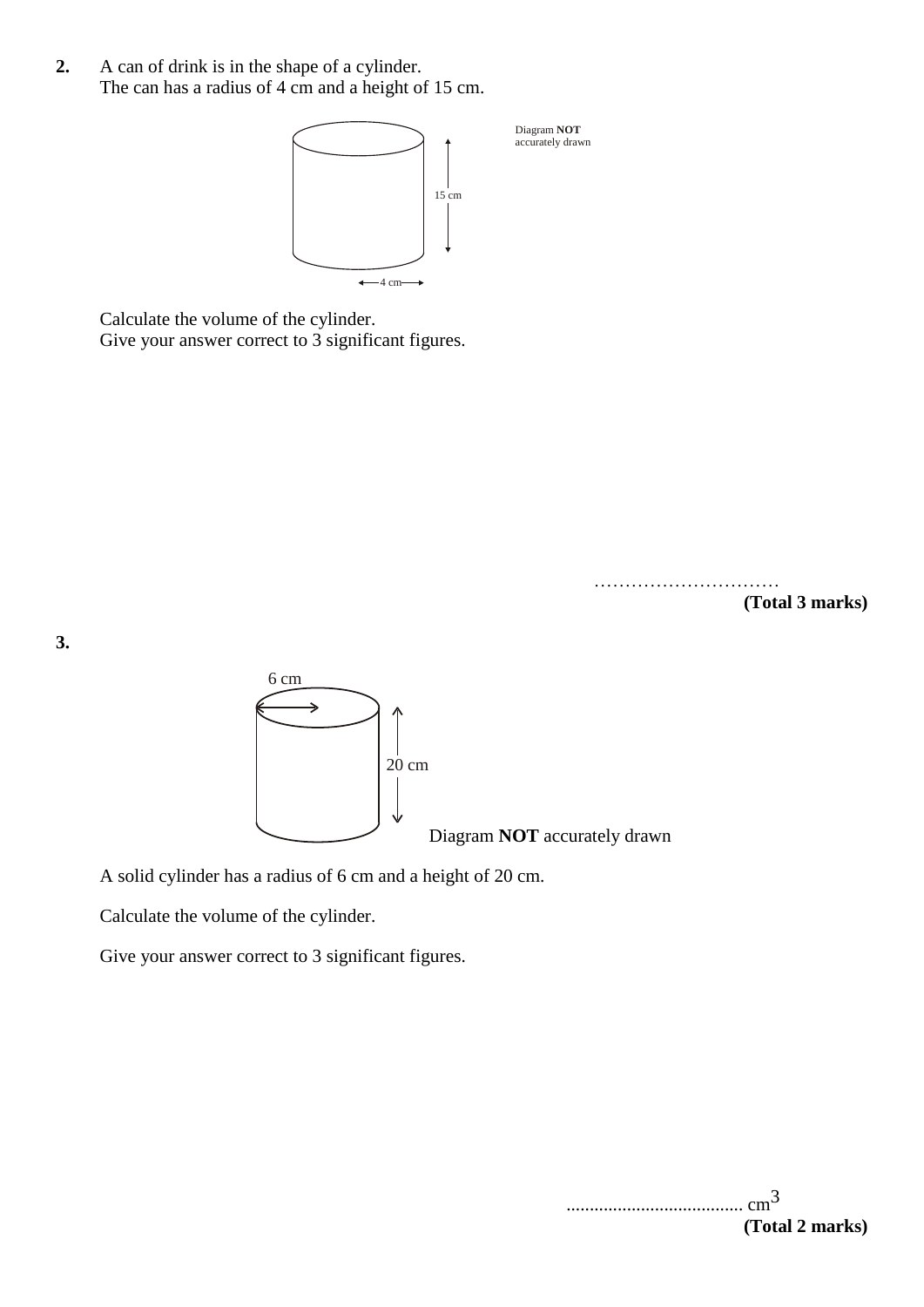

Diagram **NOT** accurately drawn

The diagram shows a piece of wood.

The piece of wood is a prism of length 350 cm.

The cross-section of the prism is a semi-circle with diameter 1.2 cm.

Calculate the volume of the piece of wood. Give your answer correct to 3 significant figures.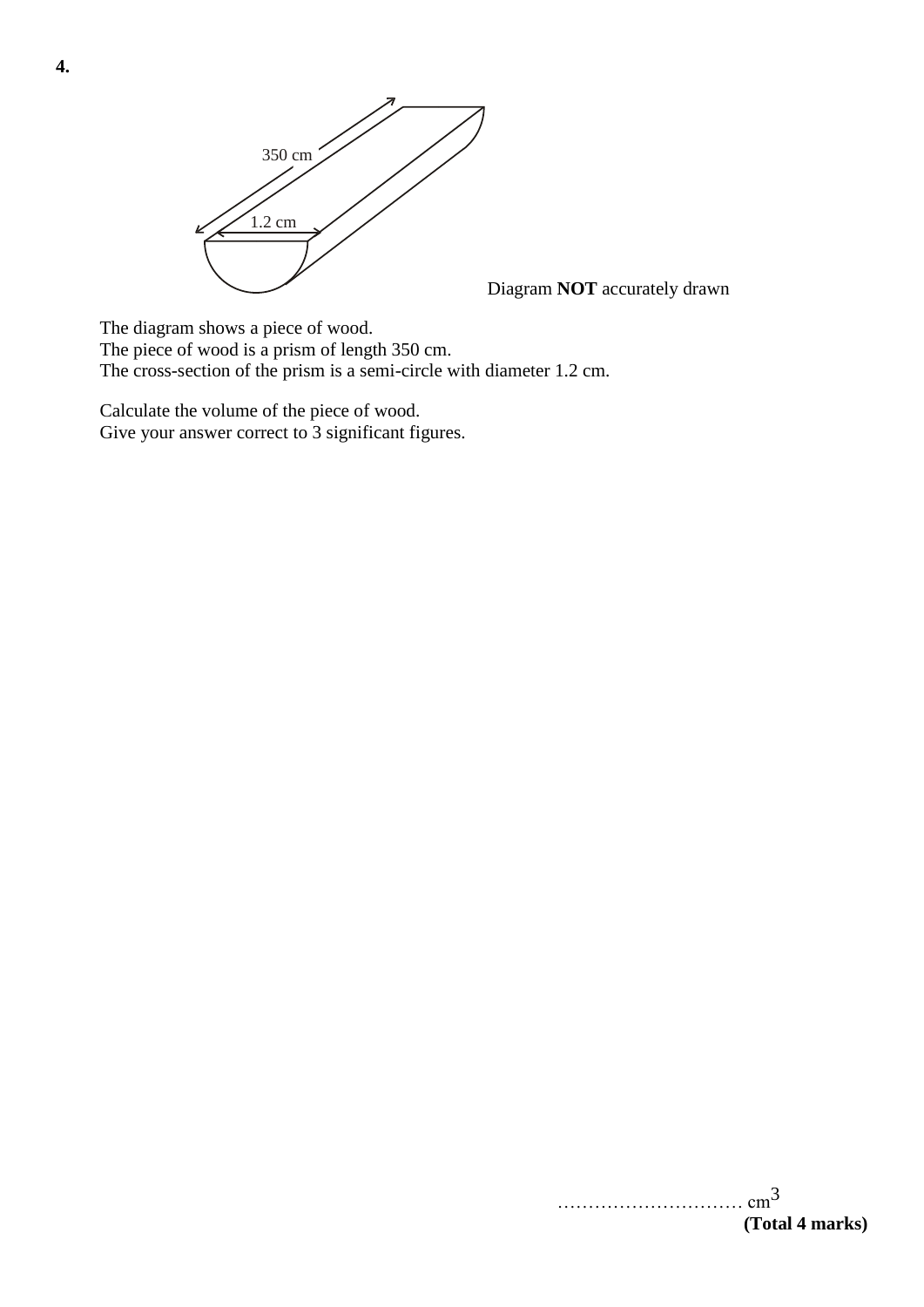

Diagram **NOT** accurately drawn

The diagram shows a prism of length 90 cm. The cross section, *PQRST*, of the prism is a semi-circle above a rectangle. *PQRT* is a rectangle. *RST* is a semi-circle with diameter *RT*.  $PQ = RT = 60$  cm.  $\overline{PT} = \overline{QR} = 45$  cm.

Calculate the volume of the prism. Give your answer correct to 3 significant figures. State the units of your answer.

........................... ................... **(Total 5 marks)**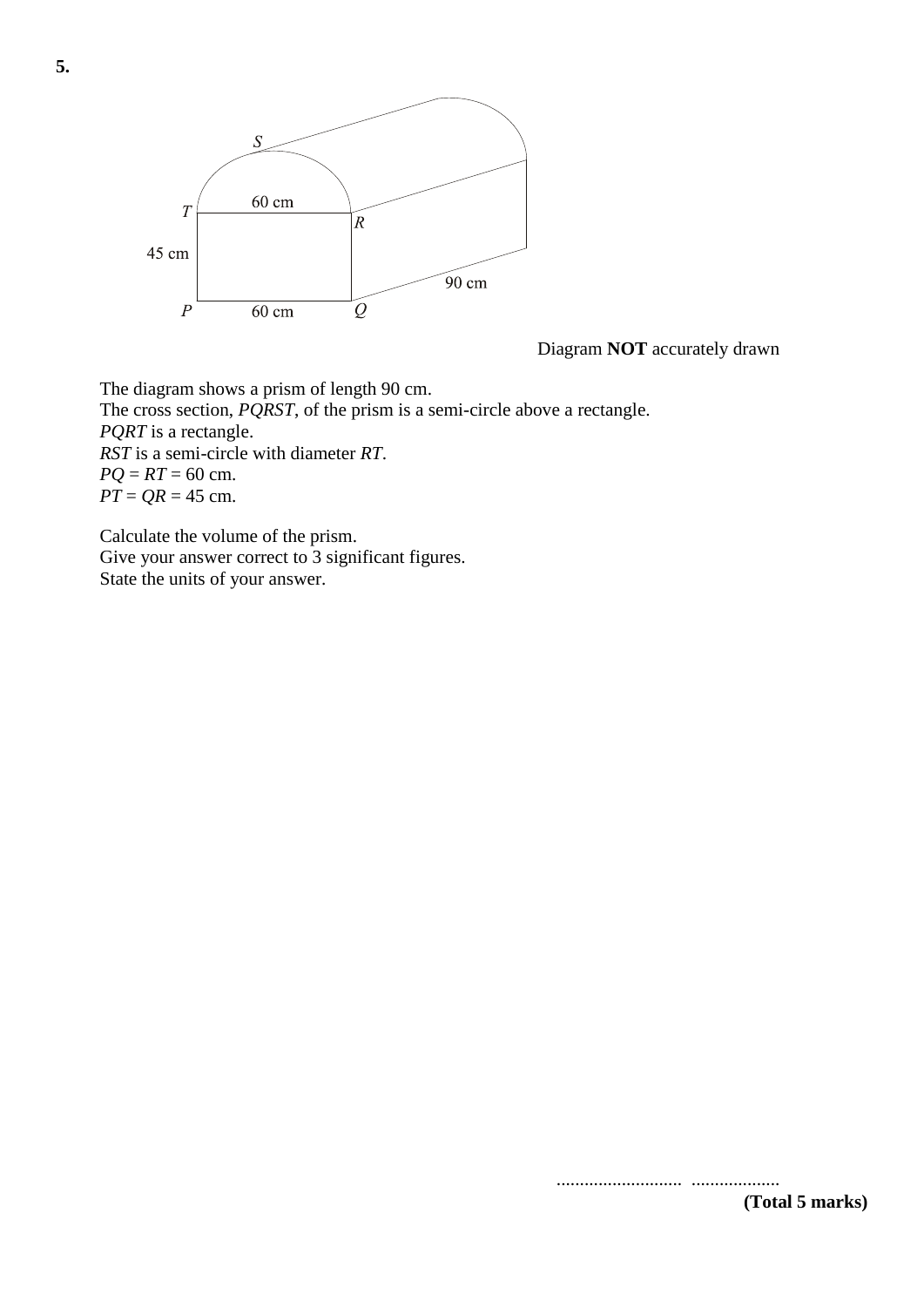

Diagram **NOT** accurately drawn

The diagram shows a solid cylinder. The cylinder has a diameter of 12 cm and a height of 18 cm.

Calculate the **total** surface area of the cylinder. Give your answer correct to 3 significant figures.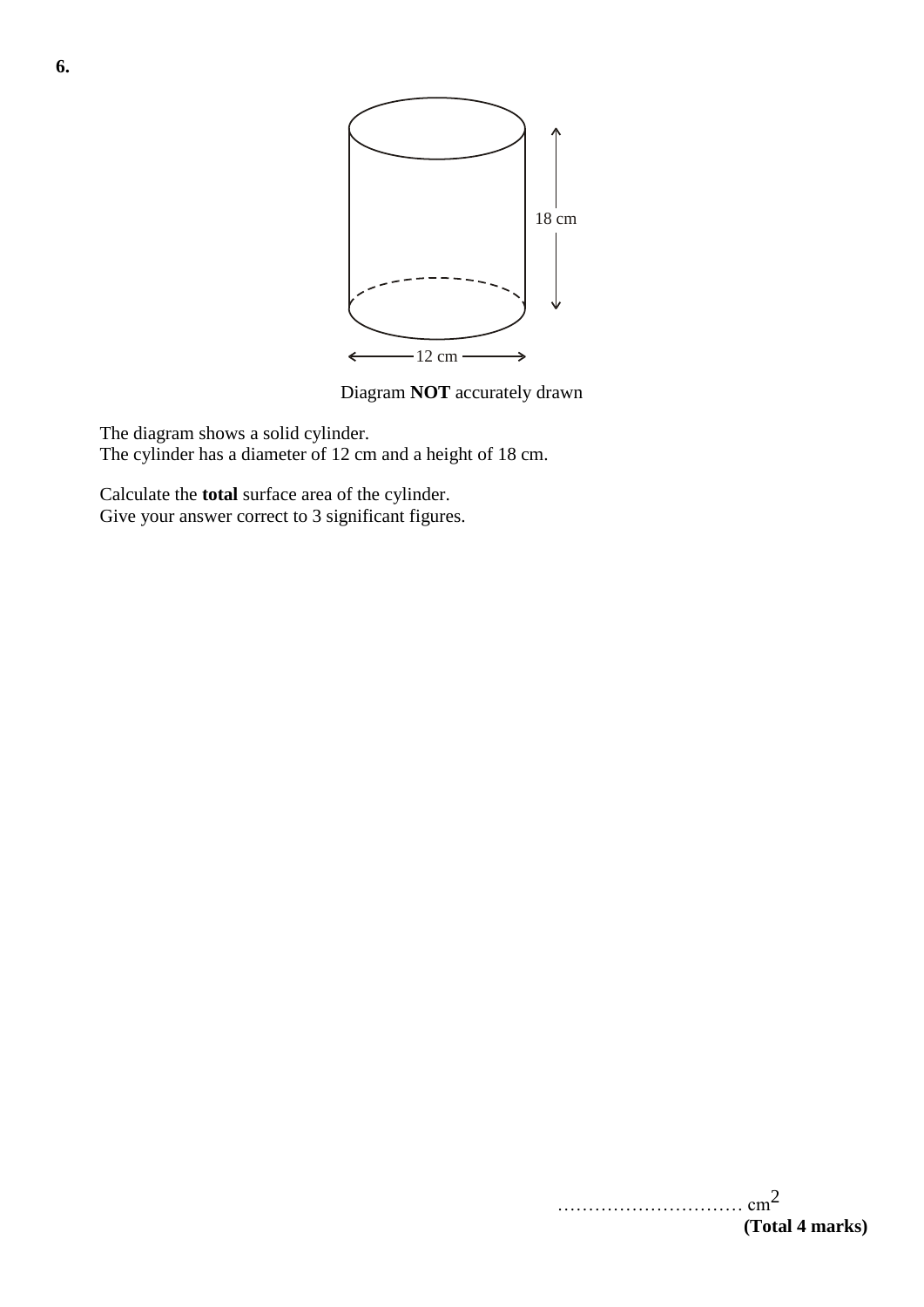

Diagram **NOT** accurately drawn

The diagram shows a solid cylinder. The radius of the cylinder is 9.3 cm. Its height is 12.4 cm.

Calculate the **total** surface area of the cylinder. Give your answer correct to 3 significant figures.